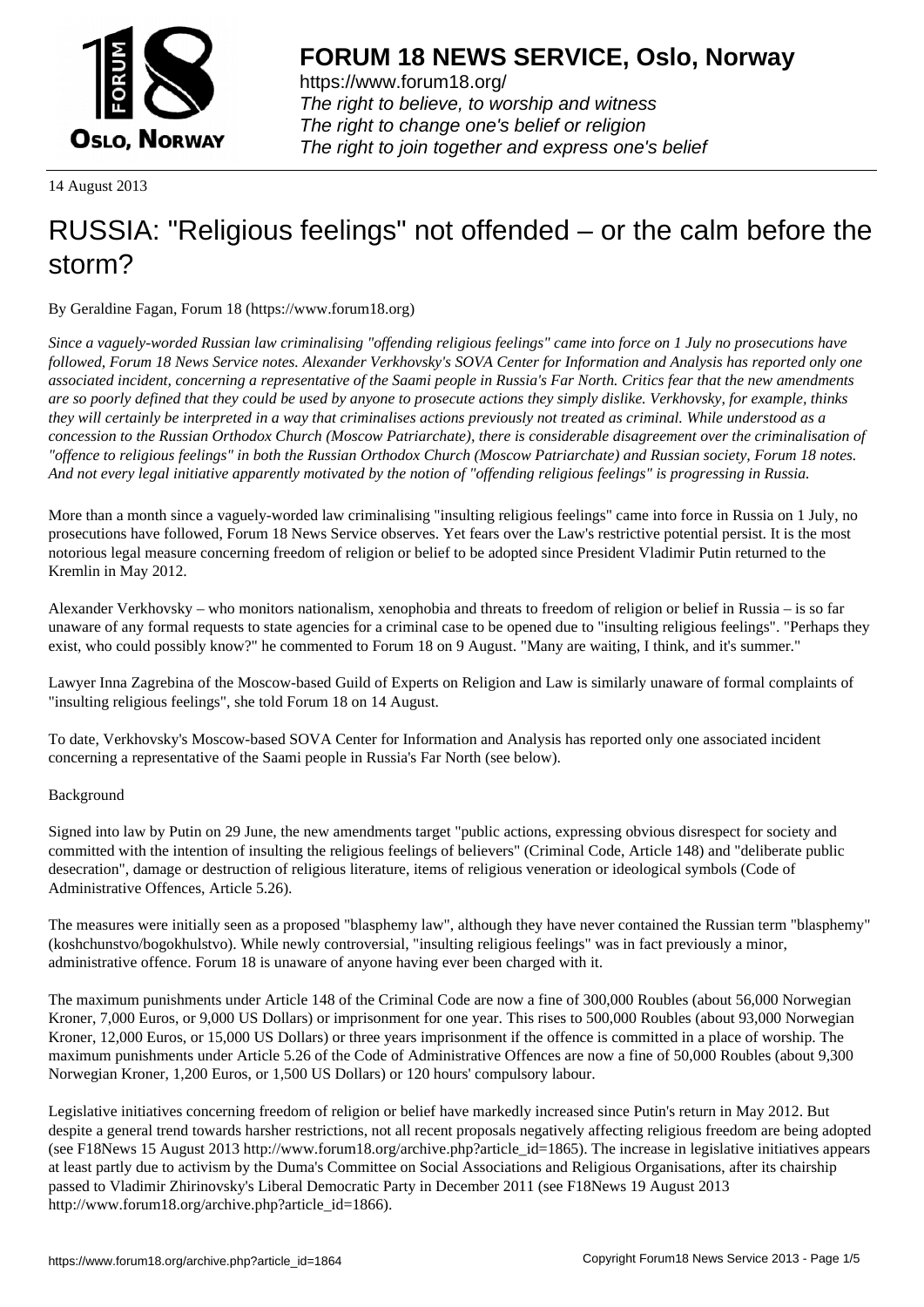Like the "propaganda of non-traditional sexual relations" law banning among other things equating same-sex and heterosexual relationships, the "insulting religious feelings" law was also passed by the Duma on 28 June, signed by President Putin on 29 June, and came into force on 1 July. Verkhovsky of the SOVA Center has noted the laws' links with "the 'anti-opposition' campaign begun since Putin's return" (see F18News 19 August 2013 http://www.forum18.org/archive.php?article\_id=1866)

Forum 18's citation of drafts and related documents follow those on the official website of Russia's Duma (parliament).

## Criticism

Critics fear that the new amendments on "insulting religious feelings" (as also those on "propaganda of non-traditional sexual relations") are so poorly defined that they could be used by anyone to prosecute actions they simply dislike.

Verkhovsky thinks the "insulting religious feelings" amendments will certainly be interpreted in a way that criminalises actions previously not treated as criminal. Earlier, some "extremism" cases have centred on "insulting feelings", he pointed out to Forum 18 (see below), "but now the number of such cases should rise. Currently, many complaints by various religious, anti-religious and other groups against one another are sitting with the Public Prosecutor's Office, police or Investigative Committee, but now some proportion of these complaints will be 'set in motion'." Verkhovsky expects this "to lead to new unjust sentences, and to aggravate the whole situation."

Telephone numbers for Yaroslav Nilov, chair of the Duma's Committee on Social Associations and Religious Organisations, and Committee adviser Stepan Medvedko went unanswered whenever Forum 18 rang on 13 and 14 August. The Committee backed the new amendments on "insulting religious feelings".

In a 12 July interview on the Committee's official website, Nilov rejected the idea that the amendments would divide society. "On the contrary – when blasphemous, provocative acts with a religious subtext are being committed, the inaction of the state could divide society (..) if nothing is done, then society will begin to create order on its own, in the streets (..). Officials need an instrument that can preserve the stability of society."

Nilov further insisted that the amendments' terminology would not lead to extensive prosecutions. "The legal meaning [of "offending"] is humiliation of dignity expressed in an indecent way. Someone might think that a believer might be offended by an old woman coming to church without a headscarf, but that's not "offending". And I, for example, don't like it when they slaughter sheep on the streets of Moscow during the time of sacrifice on Kurban-Bairam (Eid al-Adha Islamic festival), but that's not "offending" in the legal sense."

With other critics of the measures against "insulting religious feelings", however, Verkhovsky of the SOVA Center suggested to Forum 18 that their interpretation "depends greatly upon the common sense of officials".

Lawyer Inna Zagrebina agrees. "The 'religious feelings' category is more philosophical than legal, so it isn't clear how courts will define what is meant by insulting religious feelings – but we can definitely say that it will be the subjective understanding of each judge," she explained to Forum 18. Zagrebina also predicted greater demand for linguistic and religious studies analyses in court cases, introducing yet more subjectivity. "We can only guess what the result will be."

### Incidents

In the run-up to the amendments' adoption, several incidents suggested they might be interpreted very loosely. In October 2012, Rostov-on-Don Regional Public Prosecutor's Office considered complaints from unspecified religious believers demanding that a performance of the rock opera "Jesus Christ Superstar" at Rostov-on-Don Philharmonia be banned, SOVA reported. However, the Office rejected this demand, noting that the opera "was composed 40 years ago and is a recognised rock music classic translated into various languages and performed on many stages worldwide."

In St Petersburg, meanwhile, a theatre play of Vladimir Nabokov's novel "Lolita" was cancelled by its director in October 2012 after a group of Cossacks claimed it was "offensive to all decent people", SOVA reported.

While not a formal demand for a criminal case to be opened, the only attempt to use the new amendments so far appears to be a 11 July complaint from a representative of the Saami people in Russia's far northern Murmansk Region concerning a recent performance by a local dance collective, SOVA reported. The representative found various elements of the performance "offensive to the culture and identity" of the Saami people, including its incorporation of shamanic elements from the distant Russian republics of Buryatia and Kalmykia, and girls wearing male Norwegian Saami headgear.

# Extension of "extremism"

While controversial, the amendments do not introduce anything essentially new. In particular, Verkhovsky of the SOVA Centre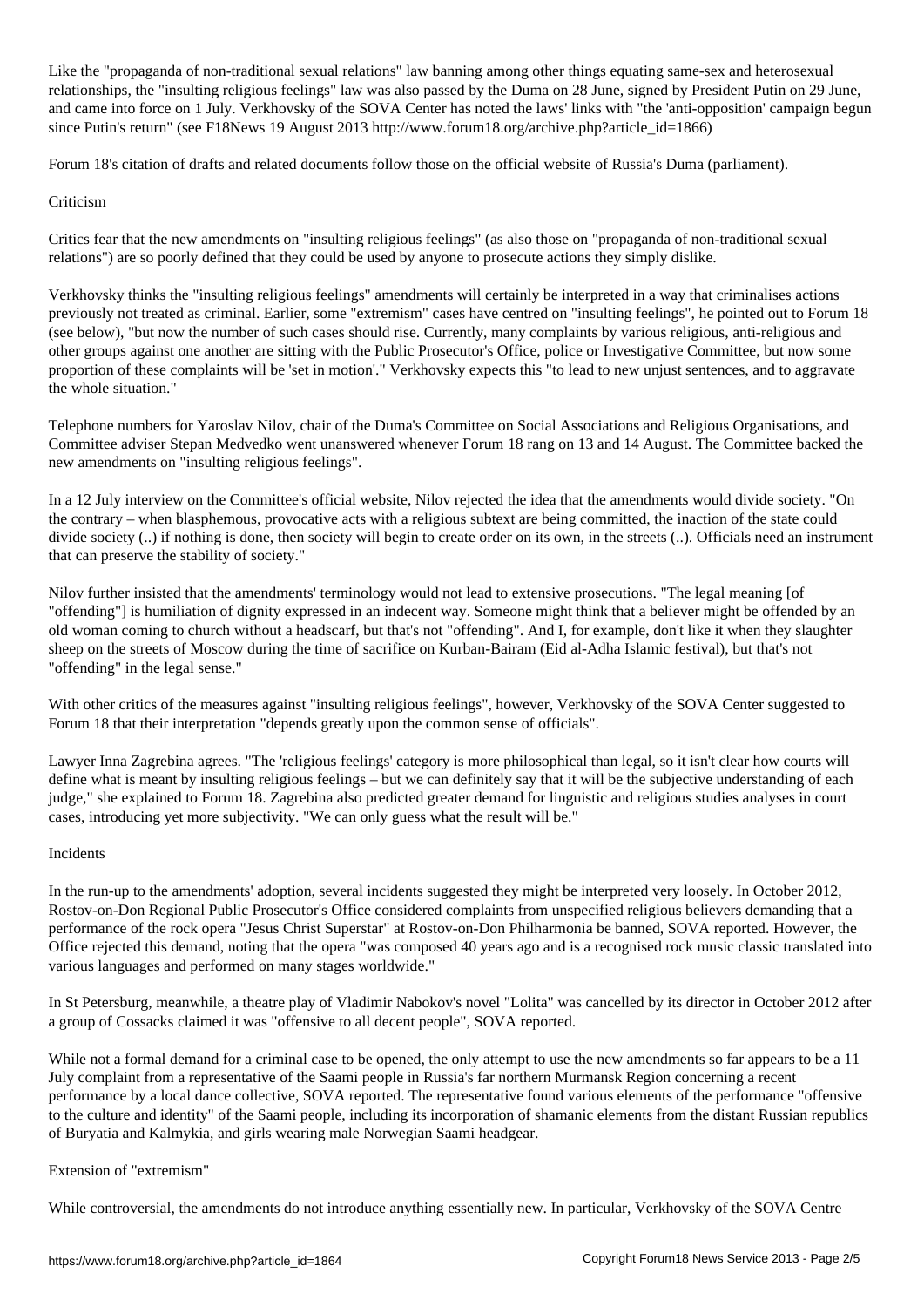"humiliation of human dignity (..) on account of a person's attitude towards religion" (Criminal Code, Article 282).

Russia's 2002 Extremism Law also allows prosecution for the vague "incitement of religious discord [rozn]", Forum 18 notes. Along with another of the 2002 Law's definitions of "extremist activity" - "propaganda of exclusivity, superiority (..) on the basis of attitude to religion" – this has long been used against claims that a particular religion or belief is superior to others, a fundamental part of the internationally recognised right to freedom of religion or belief (see Forum 18's "extremism" Russia religious freedom survey at http://www.forum18.org/archive.php?article\_id=1724).

Indeed, it is the 2002 Law that has most recently been used against the incident widely believed to have triggered the drive for tougher legal measures against "insulting religious feelings": the February 2012 performance of a short "punk prayer" by feminist art collective Pussy Riot immediately in front of the iconostasis in Moscow's Cathedral of Christ the Saviour (see F18News 15 October 2012 http://www.forum18.org/archive.php?article\_id=1754).

Footage of the "punk prayer" and other material from Pussy Riot's blog was added to Russia's Federal List of Extremist Materials on 17 July, and is thus banned from distribution nationwide. The material – on several of the blog's pages – was determined "extremist" by Moscow's Zamoskvoretsky District Court on 29 November 2012, a ruling upheld by Moscow City Court on 30 January. The website of the popular Moskovsky Komsomolets newspaper received an "extremism" warning in June for featuring footage of the "punk prayer", ITAR-TASS news agency reported.

The Federal List already includes numerous texts used by Falun Gong practitioners, Jehovah's Witnesses and Muslims, particularly works by the Islamic theologian Said Nursi (see most recently F18News 15 July 2013 http://www.forum18.org/archive.php?article\_id=1858).

## Vague proposals

Submitted to the Duma on 26 September 2012, the original draft of the new Law enjoyed cross-party backing, including from pro-Kremlin United Russia parliamentarians. Sponsors included Deputies Yelena Mizulina (A Just Russia Party), Sergei Gavrilov (Communist Party), current and former Religion Committee chairs Sergei Popov (United Russia) and Yaroslav Nilov (Liberal Democratic Party), and Liberal Democratic Party leader Vladimir Zhirinovsky.

The initial text of the proposals (draft law no. 142303-6) would have punished offence or desecration only if targeting "religious associations professing religions constituting an integral part of the historical heritage of Russia's peoples" – a phrase from the 1997 Religion Law's preamble. This preamble formally has no legal force but is widely interpreted informally as referring to state-favoured organisations within the four faiths of Orthodoxy, Islam, Judaism and Buddhism (see Forum 18's general Russia religious freedom survey at http://www.forum18.org/Archive.php?article\_id=1722).

At a 4 October roundtable hosted by Russia's Public Chamber, several speakers criticised this particular phrase in the draft (see F18News 15 October 2012 http://www.forum18.org/archive.php?article\_id=1754).

### Draft hardly changed

Published on its website on 23 October, the Public Chamber's assessment of the draft's original text declined to support it for reasons including vague terminology and duplication of offences covered under "incitement of hatred [nenavist] or enmity [vrazhda], as well as humiliation of human dignity" (Criminal Code, Article 282). Responding to concerns over the proposals raised at a 12 November meeting of the presidential Human Rights Council, President Putin promised to ask parliamentarians not to rush. As a result of this exchange, consideration of the draft was postponed until March 2013, Vedomosti newspaper reported.

Meanwhile, condemnation of the proposals continued to mount. A 23 January meeting of the presidential Human Rights Council called for the draft to be withdrawn. A 27 January assessment of the draft published on the government's website failed to support it. With other critics, the government noted duplication of the existing Criminal Code and pointed to the lack of definitions for "ideological symbols" and "religions constituting an integral part of the historical heritage of Russia's peoples".

Yaroslav Nilov, the Religion Committee chair, then announced that the draft would be broadened to apply "to all religious organisations, both traditional and non-traditional", Izvestia newspaper reported on 14 February. Yet this proved to be the only concession to the drafts' critics, despite their intense opposition: prominent lawyer Genri Reznik, for example, dismissed the proposals as "a disgrace" whose authors were suffering from "legal insanity".

After the draft received preliminary approval on its 9 April first Duma reading, Nilov maintained that deputies had rejected the original text, "understanding and sharing the concerns of the draft's critics," ITAR-TASS news agency reported on 15 April. Yet the final, amended text approved on 21 May (second) and 11 June (third) readings differs little from the original wording, Forum 18 notes. In particular, its core concept of "insulting the religious feelings of believers" closely resembles the initially proposed "public offence to the religious convictions and feelings of citizens", and is supplemented by the similarly vague "obvious disrespect to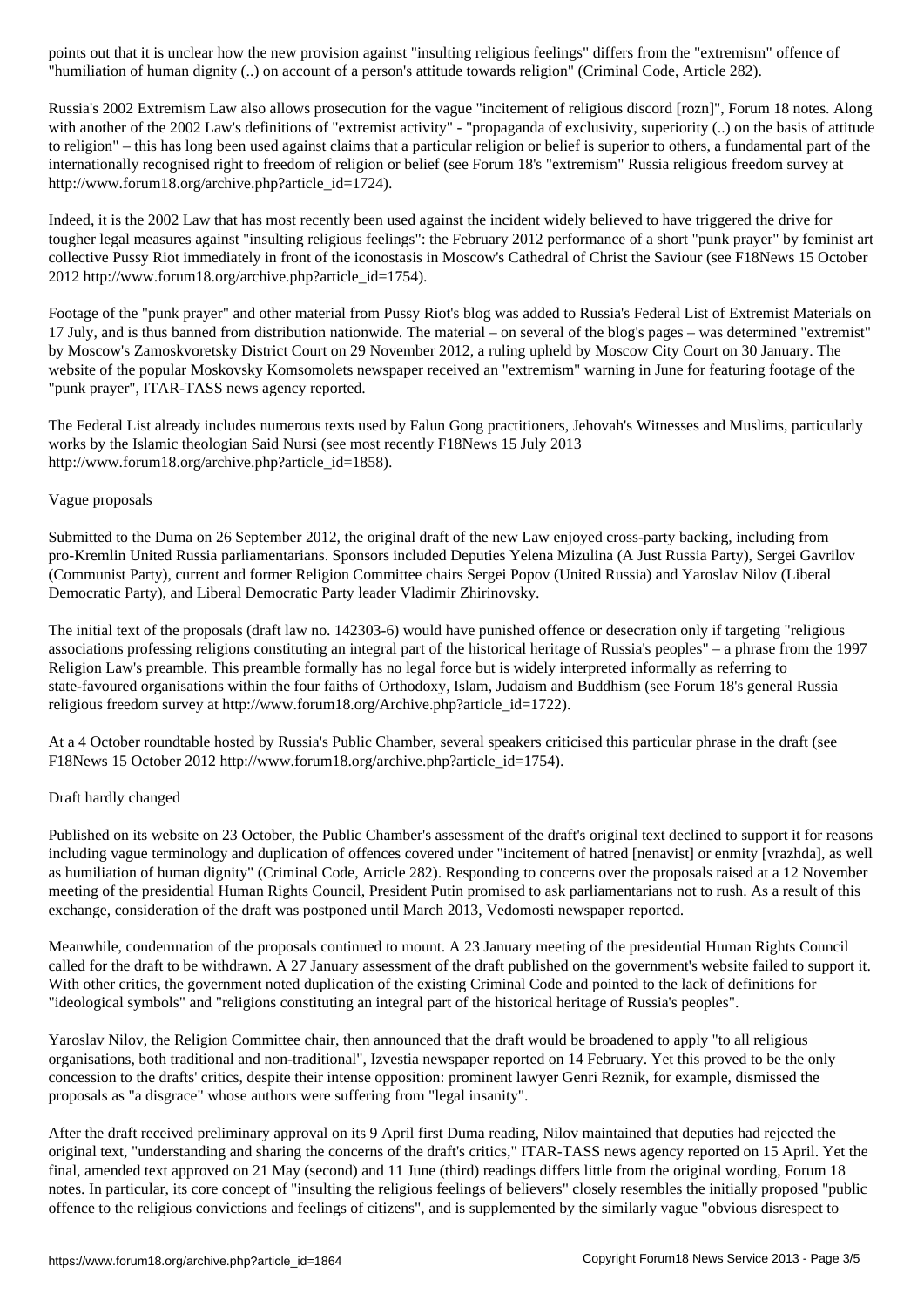Putin signed these proposals into law, despite agreeing at the November 2012 Human Rights Council meeting that "feeling" is "not a legal term, of course". The Law came into force on 1 July.

### Divided opinion

While understood as a concession to the Russian Orthodox Church (Moscow Patriarchate), there is in fact considerable disagreement over the criminalisation of "insulting religious feelings" in both the Russian Orthodox Church (Moscow Patriarchate) and Russian society, Forum 18 notes.

One of the few in favour of the proposals at the October 2012 roundtable hosted by the Public Chamber and broadcast via its website was Patriarchate representative Fr Vsevolod Chaplin. He continued to support the draft into 2013, telling Izvestia in March that "the feelings of believers must be protected, as well as items that they venerate and their worship services. That is the will of the people, and I think the state is listening to it."

Pointing out that no legal consensus exists on the difference between polemic, comedy, satire and "insulting religious feelings", however, prominent Orthodox cleric Protodeacon Andrei Kurayev has warned that a legal provision on the last of these would become "a stick in the hands of whoever is in power". Writing on Pravmir.ru website in late September 2012, he explained that his view was shaped by Soviet experience, and commented that "the hands of Church people – activists, publicists, lawyers – will weave a rope that will eventually choke ourselves."

According to a 3 July poll by Russia's independent Levada Centre, 55 per cent of respondents were either in favour or inclined to favour the new amendments, with 37 per cent against or inclined against, and 8 per cent undecided.

## Related draft law stalls

Despite their appeal to populist sentiment, not every legal initiative apparently motivated by the notion of "insulting religious feelings" is progressing in Russia, Forum 18 observes. Proposed to the Duma by Liberal Democratic Party deputies Igor Lebedev and Sergei Ivanov on 26 October 2012 – and also backed by the Duma's Religion Committee - draft amendments to the 1997 Religion Law as well as the Code of Administrative Offences would have punished with a fine performance of "religious rituals accompanied by violent action towards a person or animal" if in public but outside buildings or sites designated for worship (draft law no. 161207-6).

Clearly, the reference to violence against a person was unlikely to enter law; the amendments appeared motivated by rising public complaints about the ritual slaughtering of sheep in urban spaces on the annual Islamic festival of Kurban-Bairam (Eid al-Adha).

The draft law has stalled, however. In an undated assessment in response to a December 2012 request, the Duma's Legal Department dismisses its proposals as unconstitutional. An 18 January assessment by the Duma's Committee on Constitutional Law and State Building similarly declined to support the draft, finding in it numerous flaws such as the absence of an explanation for "violent action towards a person or animal" (END)

For more background, see Forum 18's surveys of the general state of religious freedom in Russia at http://www.forum18.org/Archive.php?article\_id=1722, and of the dramatic decline in religious freedom related to Russia's Extremism Law at http://www.forum18.org/Archive.php?article\_id=1724.

The Economist's review of Geraldine Fagan's book "Believing in Russia - Religious Policy after Communism" (Routledge, 2013) is available here http://www.economist.com/news/books-and-arts/21571111-new-look-religion-post-1991-russia-question-faith. The book's comprehensive overview of Russian religious policy argues that continuing failure to resolve the question of whether Russia is to be an Orthodox country with religious minorities or a multi-confessional state is destabilising the nation.

An analysis of the way that the Russian authorities have used the Pussy Riot case to intensify restrictions on freedom of religion or belief is at F18News 15 October 2012 http://www.forum18.org/Archive.php?article\_id=1754.

A personal commentary by Alexander Verkhovsky, Director of the SOVA Center for Information and Analysis http://www.sova-center.ru, about the systemic problems of Russian anti-extremism legislation, is at F18News 19 July 2010 http://www.forum18.org/Archive.php?article\_id=1468.

A personal commentary by Irina Budkina, Editor of the http://www.samstar.ucoz.ru Old Believer website, about continuing denial of equality to Russia's religious minorities, is at F18News 26 May 2005 http://www.forum18.org/Archive.php?article\_id=570.

More reports on freedom of thought, conscience and belief in Russia can be found at http://www.forum18.org/Archive.php?query=&religion=all&country=10.